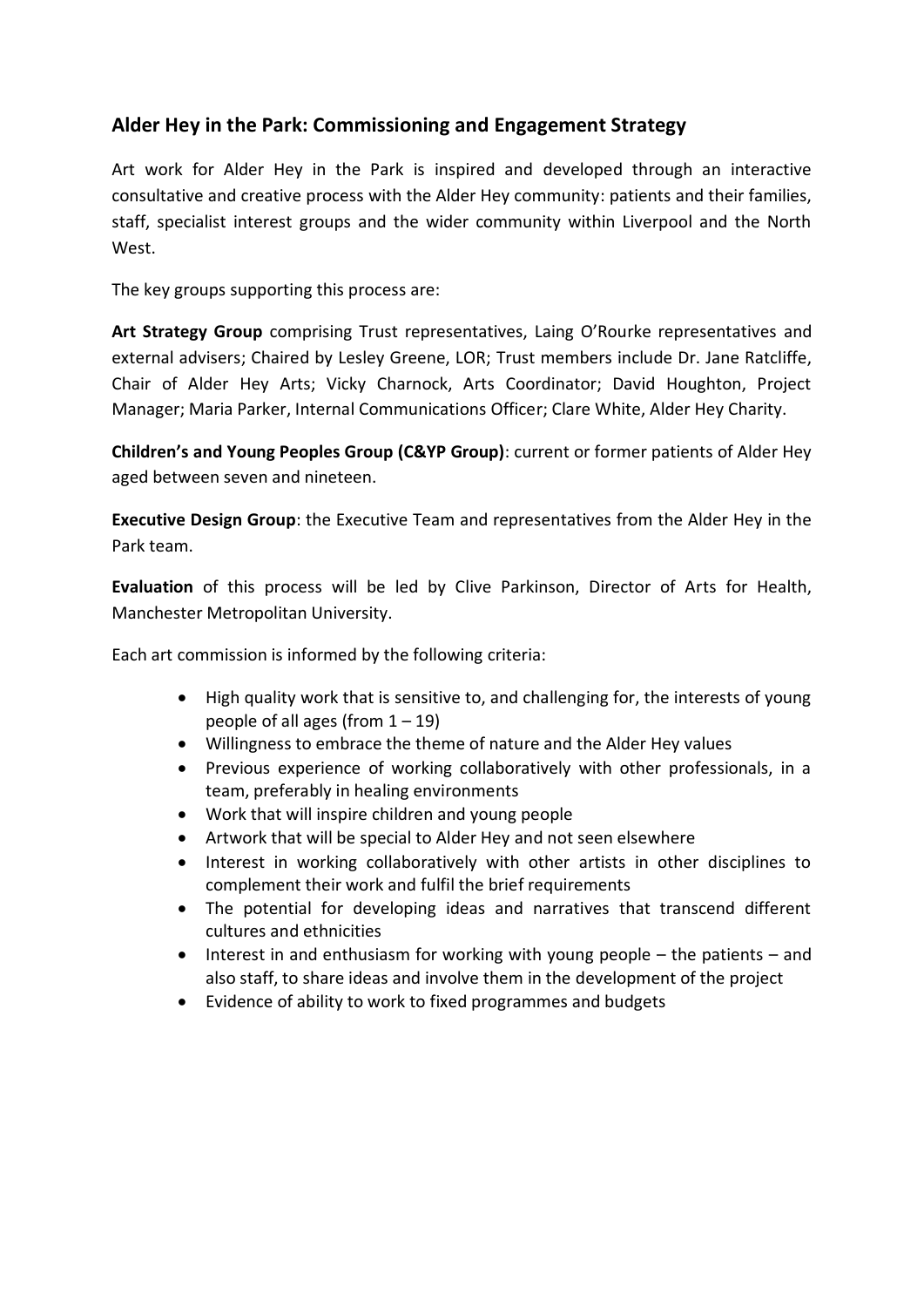The selection process is as follows:

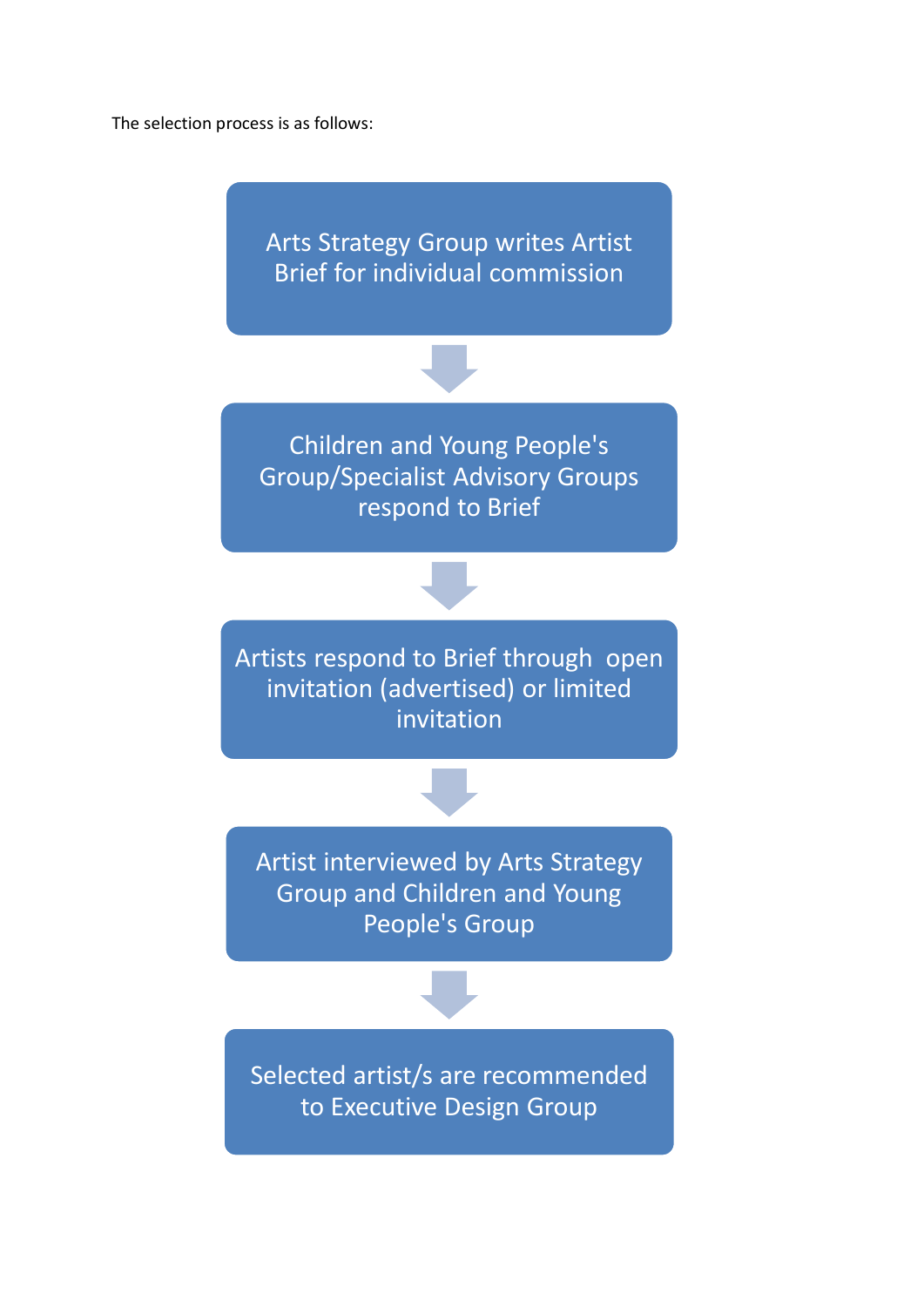The research, development and production of artwork for Alder Hey in the Park is supported by the following process:

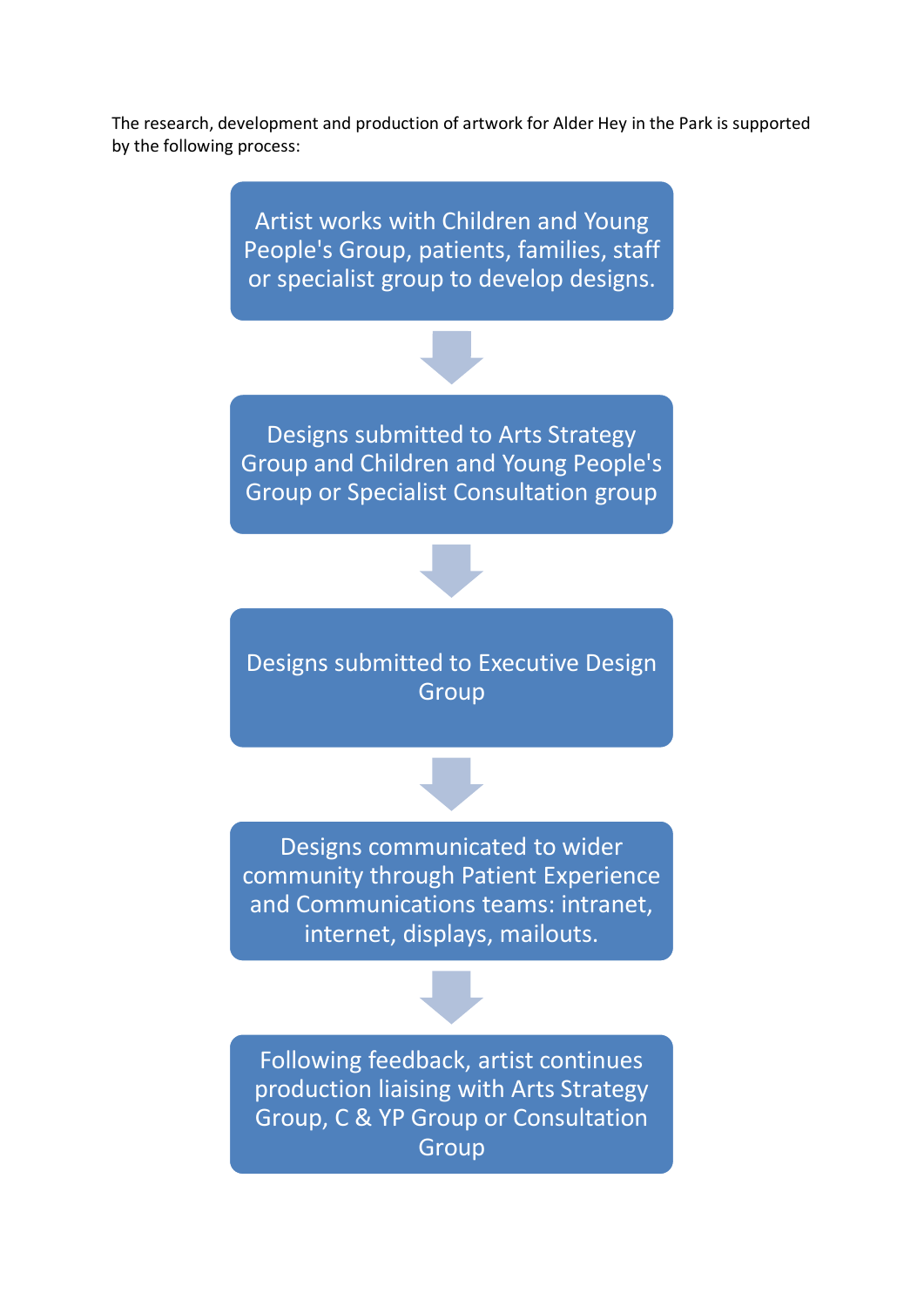Outlined below is a breakdown of the major individual commissions to date (October 2013):

## **Wayfinding: Lead Artist, Lucy Casson**

The focus of the main Arts' Commission is that of 'Wayfinding'. Inspired by nature, it is the 'Wayfinding' strategy which has to encapsulate the essence of Alder Hey in the Park. The hospital's design has a large element of intuitive wayfinding where the Atrium is the circulation hub and the visibility to upper floors and out into the park promotes easy orientation. The importance of this connectivity and sense of nature permeating the building is integral as to how the whole hospital feels. In terms of timescale, the 'Wayfinding Strategy' has had to be developed first.

Process of engagement:

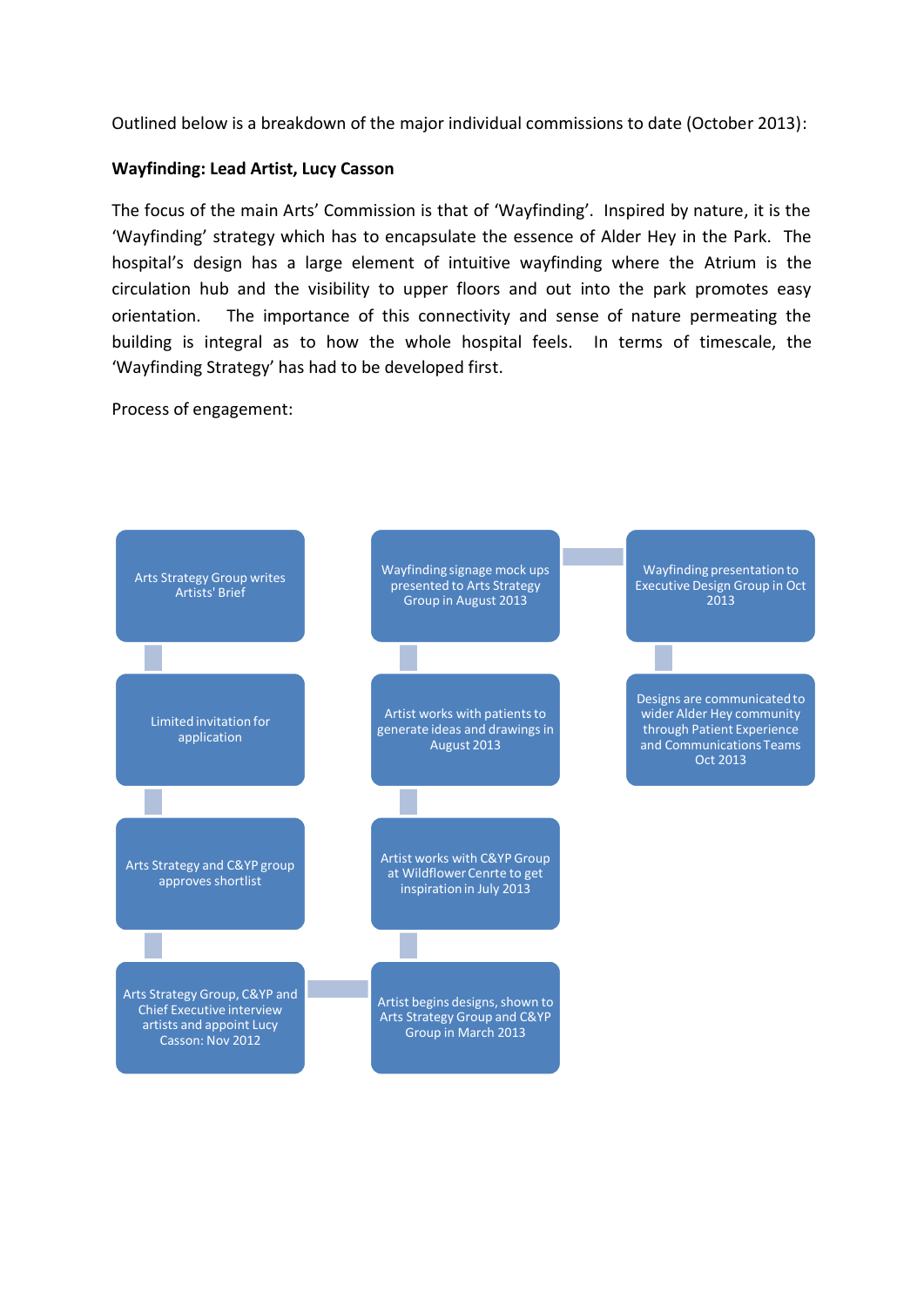#### **Hanging Sculpture: Main Atrium, Lucy Casson**

This is a major and technically ambitious piece located in the main atrium and hanging from the ceiling. It links all aspects of the wayfinding commissions and provides a bridge between old building and new, as it responds to the sounds of 'Wildsong at Dawn' which will be heard as visitors enter the building from the car park.

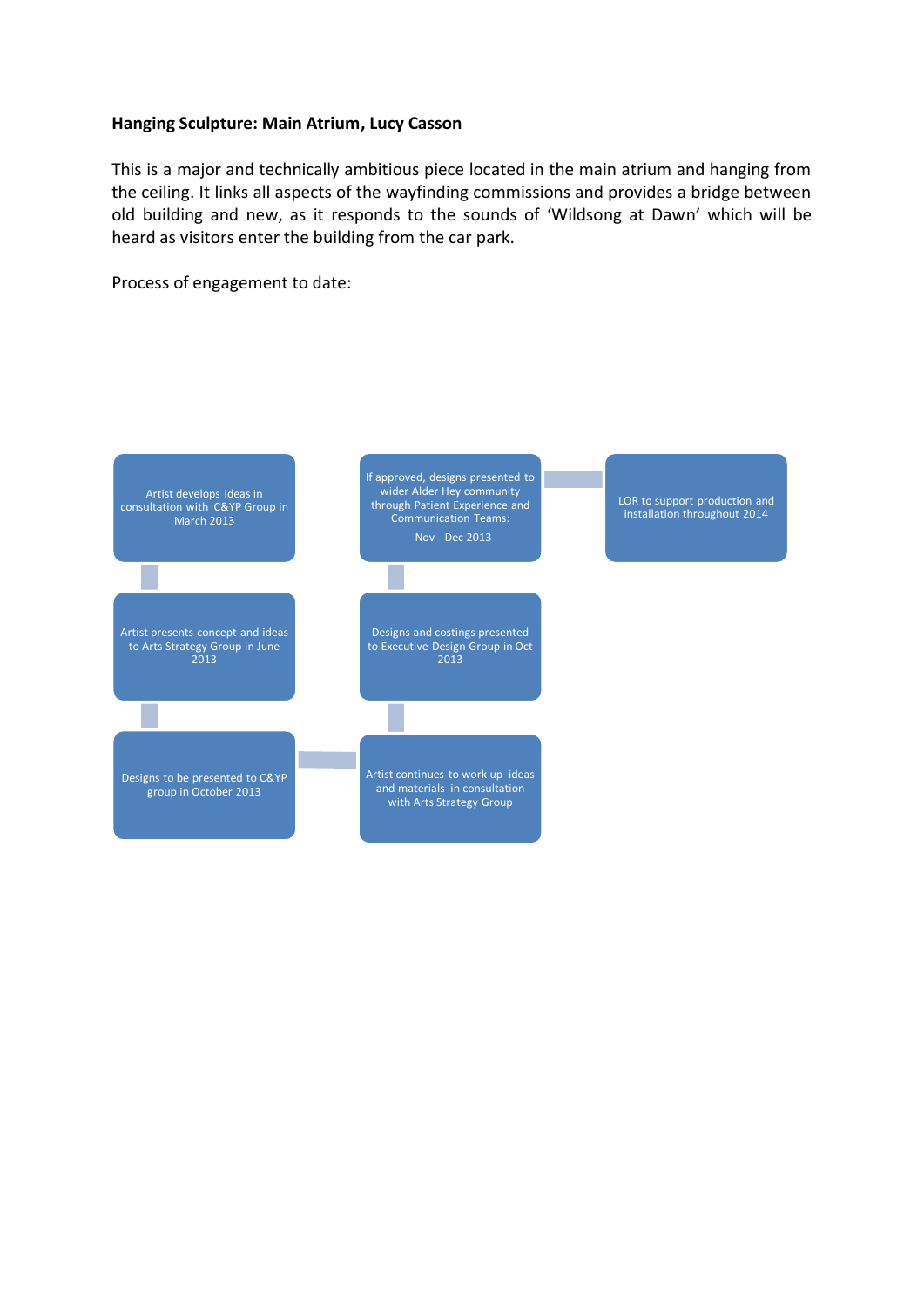#### **Bereavement Garden Artwork**

Work for the Bereavement Garden will be created through regular consultation with bereaved families and the Bereavement Team at Alder Hey. The consultation group has expressed a strong wish for the artwork to contain no text or messages and for the work to be sympathetic towards the landscape design, which includes sensory plants and shrubs that attract bees, birds and butterflies.

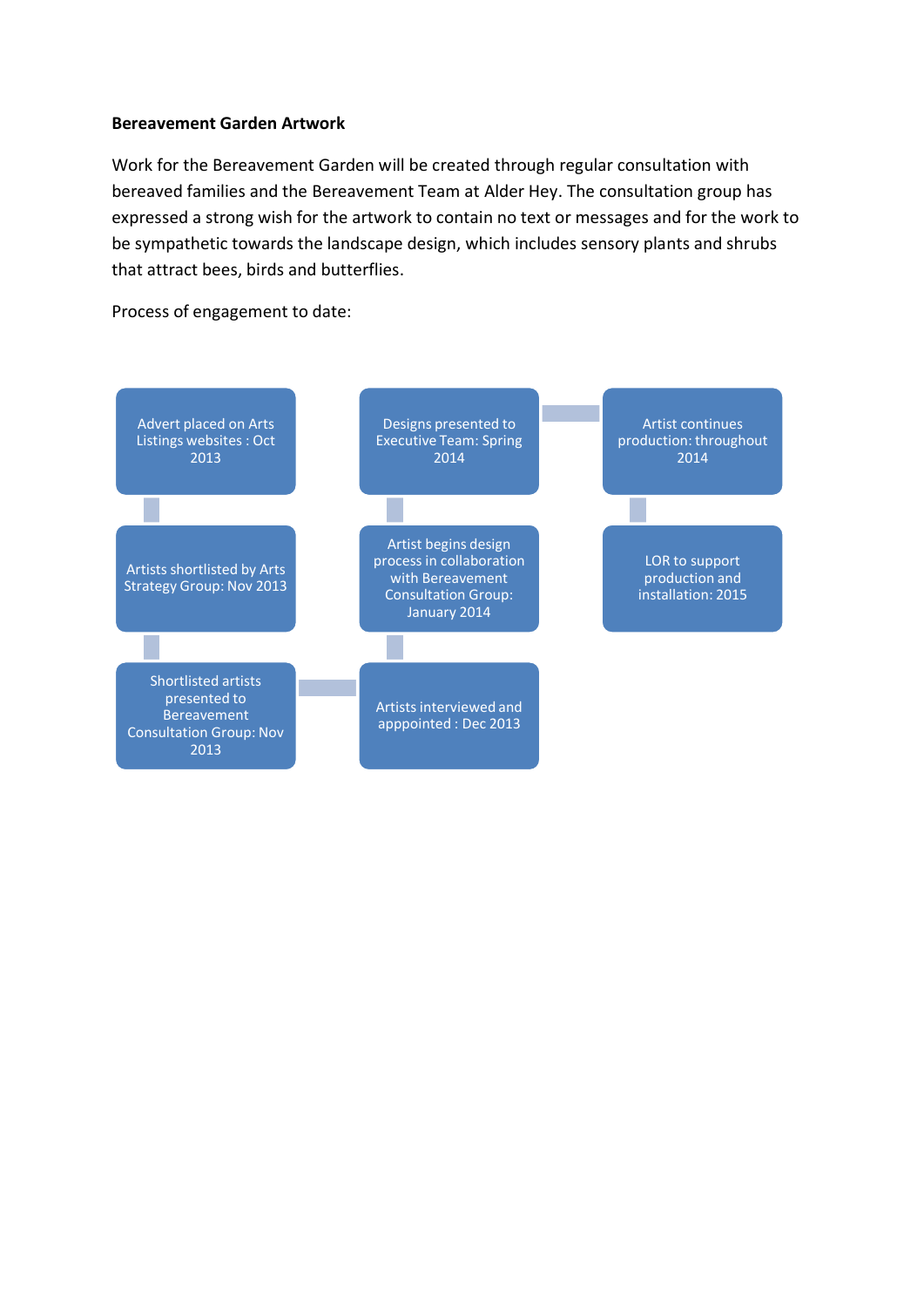## **Quiet and Reflective Space Artwork**

Work for the Quiet and Reflective Space will be created in consultation with user groups of the Chaplaincy and representatives from Muslim and other faiths. The consultation group has stipulated that an essential element of the art is an integrated drawing, notation, shallow relief or similar that indicates the direction to Mecca for Muslim believers. No religious iconography is acceptable but the art may reflect the environmental/nature theme of the overall programme.

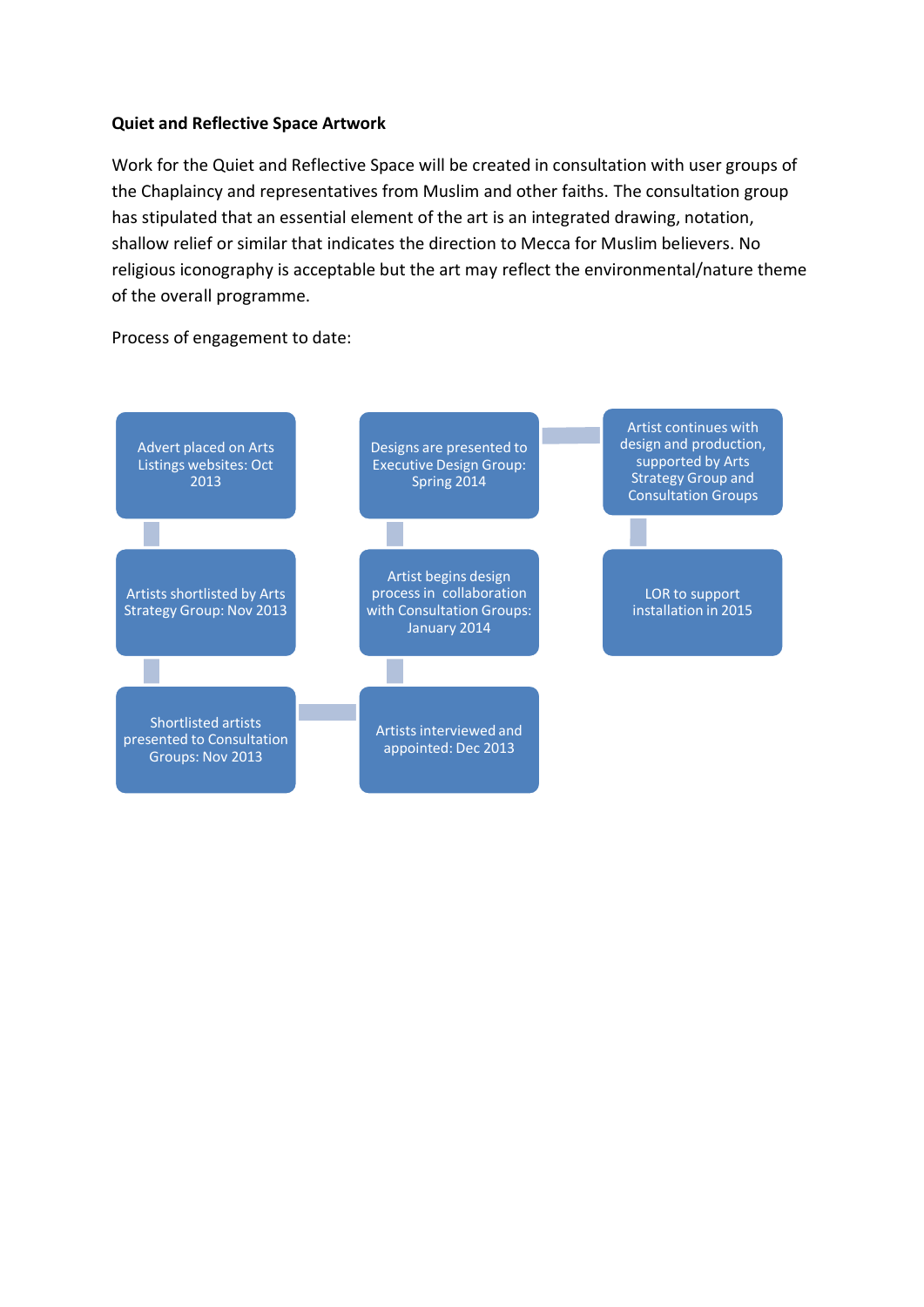## **Hydrotherapy**

Work for the Quiet and Reflective Space will be created in consultation with user groups of the Chaplaincy and representatives from Muslim and other faiths. The consultation group has stipulated that an essential element of the art is an integrated drawing, notation, shallow relief or similar that indicates the direction to Mecca for Muslim believers. No religious iconography is acceptable but the art may reflect the environmental/nature theme of the overall programme.

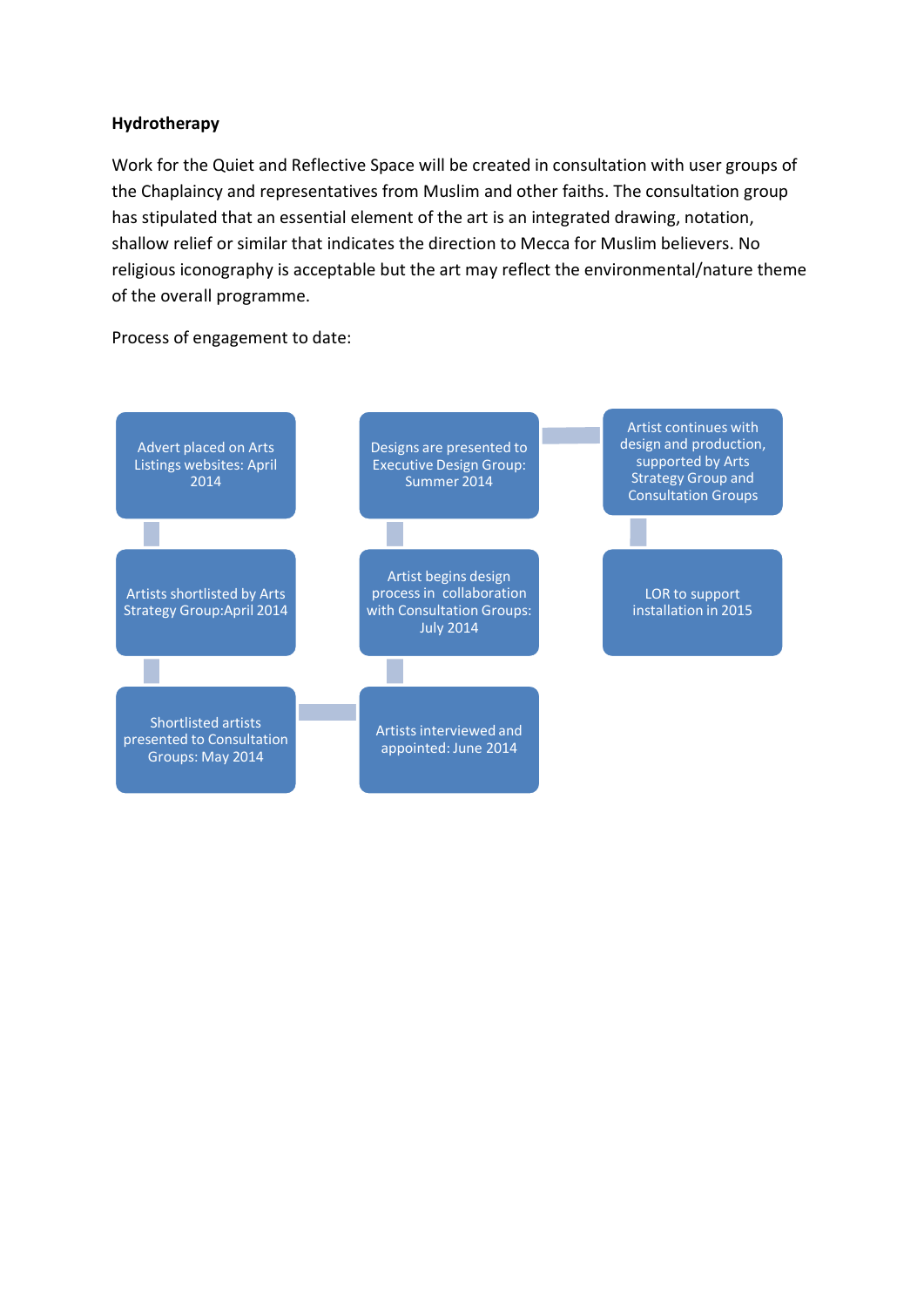#### **Plaza Sculpture: Outside Main Entrance**

This is a key artwork which will form the centre piece to the entrance and will make connections with the wayfinding programme. The piece needs to be interactive in way, either through sound, touch, movement. The piece will be developed in consultation with the Children and Young People's Group, and patients and their families at Alder Hey. Artists will be selected through limited invitation only.